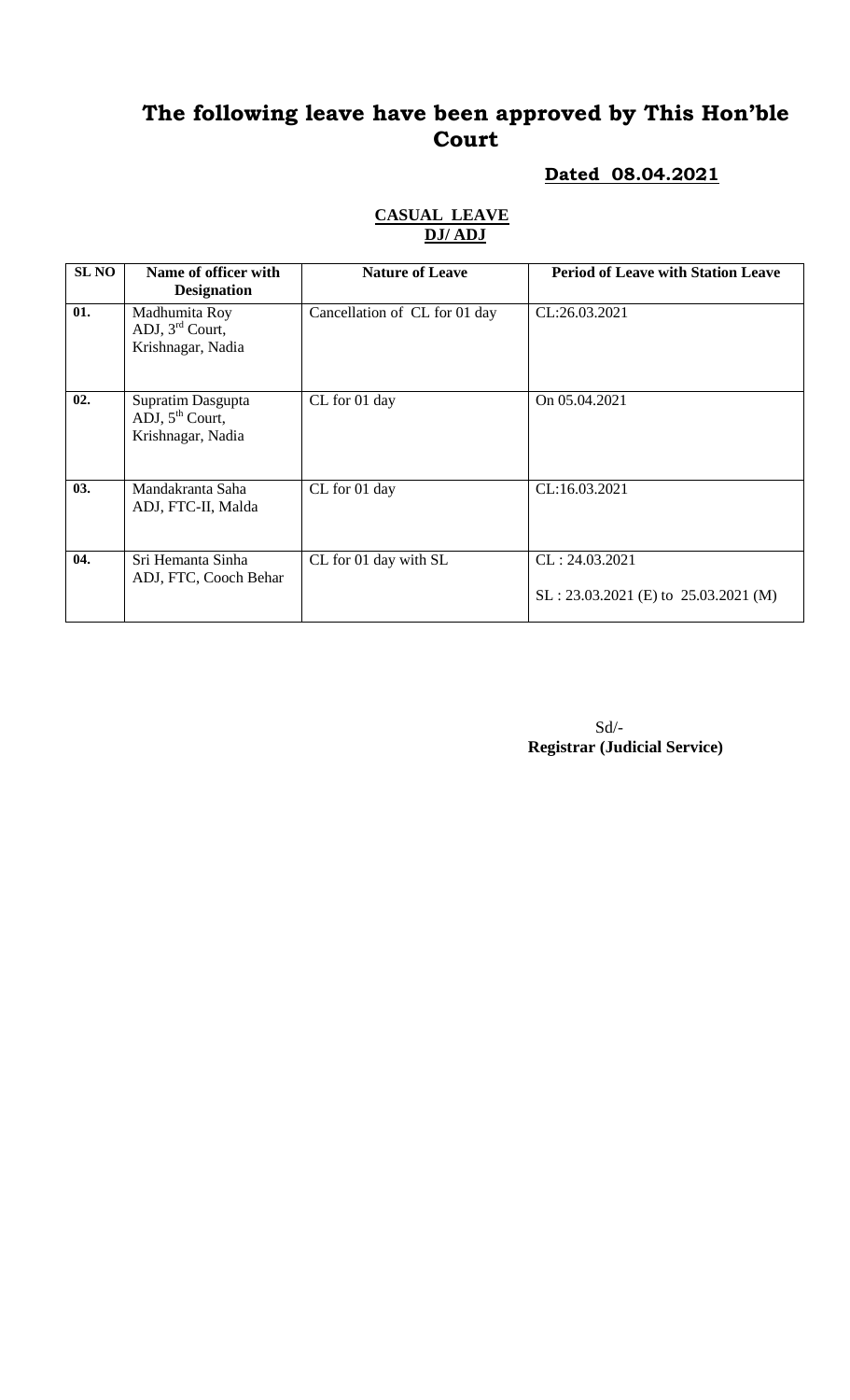#### **Dated 08.04.2021**

#### **CASUAL LEAVE DJ/ ADJ**

| SL<br>NO          | Name of officer with<br><b>Designation</b>                                                   | <b>Nature of Leave</b>                             | <b>Period of Leave with Station Leave</b>                                        |
|-------------------|----------------------------------------------------------------------------------------------|----------------------------------------------------|----------------------------------------------------------------------------------|
| 01.               | Tapas Kumar Roy<br>ADJ, FTC-3, Howrah                                                        | CL for 02 day                                      | On 12.04.2021 & 13.04.2021                                                       |
| 02.               | Suresh Biswakarma<br>ADJ, FTC, Serampore,<br>Hooghly                                         | CL for 02 days with SL                             | CL: 16.04.2021 & 17.04.2021<br>SL:13.04.2021(E) to 19.04.2021(M)                 |
| 03.               | Arup Basu<br>DJ, Hooghly                                                                     | CL for 01 day with SL                              | CL:16.04.2021<br>SL:13.04.2021(E) to 18.04.2021(E)                               |
| 04.               | <b>Bishnu Baran Mondal</b><br>ADJ, 1 <sup>st</sup> Court, Islampur,<br><b>Uttar Dinajpur</b> | CL for 01 day with SL<br>Cancellation of CL for 02 | CL:27.04.2021<br>SL:23.04.2021(N) to 28.04.2021(M)<br>CL:16.04.2021 & 17.04.2021 |
| 05.               | Rabindra Nath Samanta<br>Chief Judge, City Civil<br>Court, Calcutta                          | days with SL<br>CL for 01 day                      | CL:09.04.2021,                                                                   |
| 06.               | Madhumita Roy<br>ADJ, 4 <sup>th</sup> Court, Suri,<br><b>Birbhum</b>                         | <b>Station Leave</b>                               | SL:13.04.2021(E) to 16.04.2021(M)                                                |
| 07.               | Ali Biswas (Sarkar)<br>ADJ, FTC-I, Contai, Purba<br>Medinipur                                | <b>Station Leave</b>                               | SL:13.04.2021(E) to 16.04.2021(M)                                                |
| $\overline{08}$ . | Dulal Chandra Kar<br>DJ, Nadia at Krishnagar                                                 | CL for 1 day with SL                               | CL:12.04.2021<br>$SL:10.04.2021(M)$ to $15.04.2021(E)$                           |
| 09.               | Soma Majumder<br>ADJ, Kandi, Murshidabad                                                     | CL for 01 day with SL                              | CL:16.04.2021<br>$SL:13.04.2021(E)$ to $19.04.2021(M)$                           |
| 10.               | Santanu Jha,<br>DJ, Bankura                                                                  | CL for 02 days with SL                             | CL: 16.04.2021 & 17.04.2021<br>SL:13.04.2021(E) to 19.04.2021(M)                 |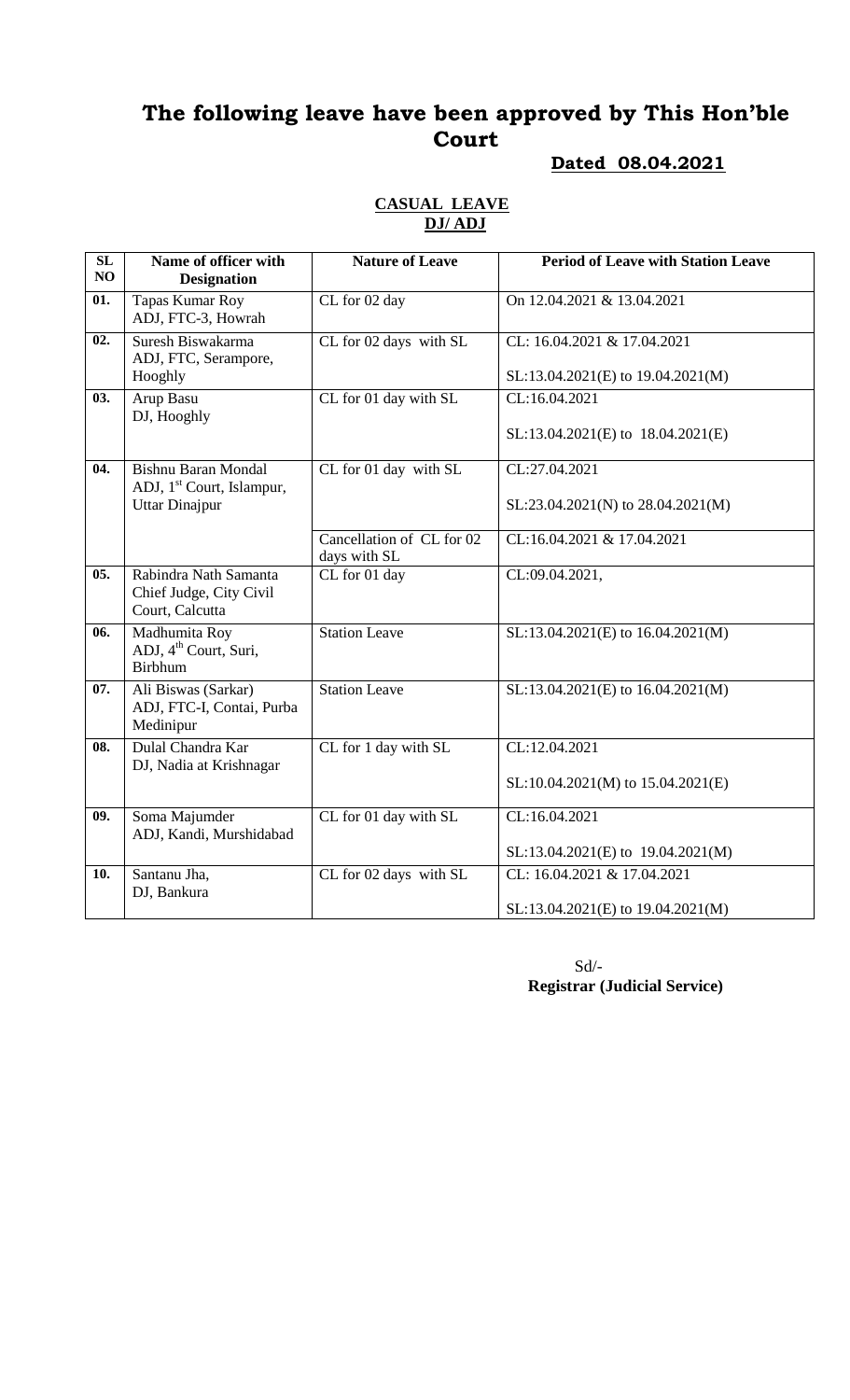## **Dated 09.04.2021**

### **CASUAL LEAVE DJ/ ADJ**

| <b>SL</b><br>N <sub>O</sub> | Name of officer with Designation                           | <b>Nature of Leave</b>  | <b>Period of Leave with Station Leave</b> |
|-----------------------------|------------------------------------------------------------|-------------------------|-------------------------------------------|
| 01.                         | Deb Kumar Goswami<br>ADJ, FTC-II, Barrackpore, 24pgs(N)    | CL for 01 day           | CL:05.04.2021,                            |
| 02.                         | Mandakranta Saha<br>ADJ, 4 <sup>th</sup> Court, Malda      | CL for 02 days with SL  | CL:06.04.2021 & 07.04.2021                |
| 03.                         | Manas Ranjan Sanyal<br>ADJ, 2 <sup>nd</sup> Court, Hooghly | CL for 02 days with SLP | CL: 26.03.2021                            |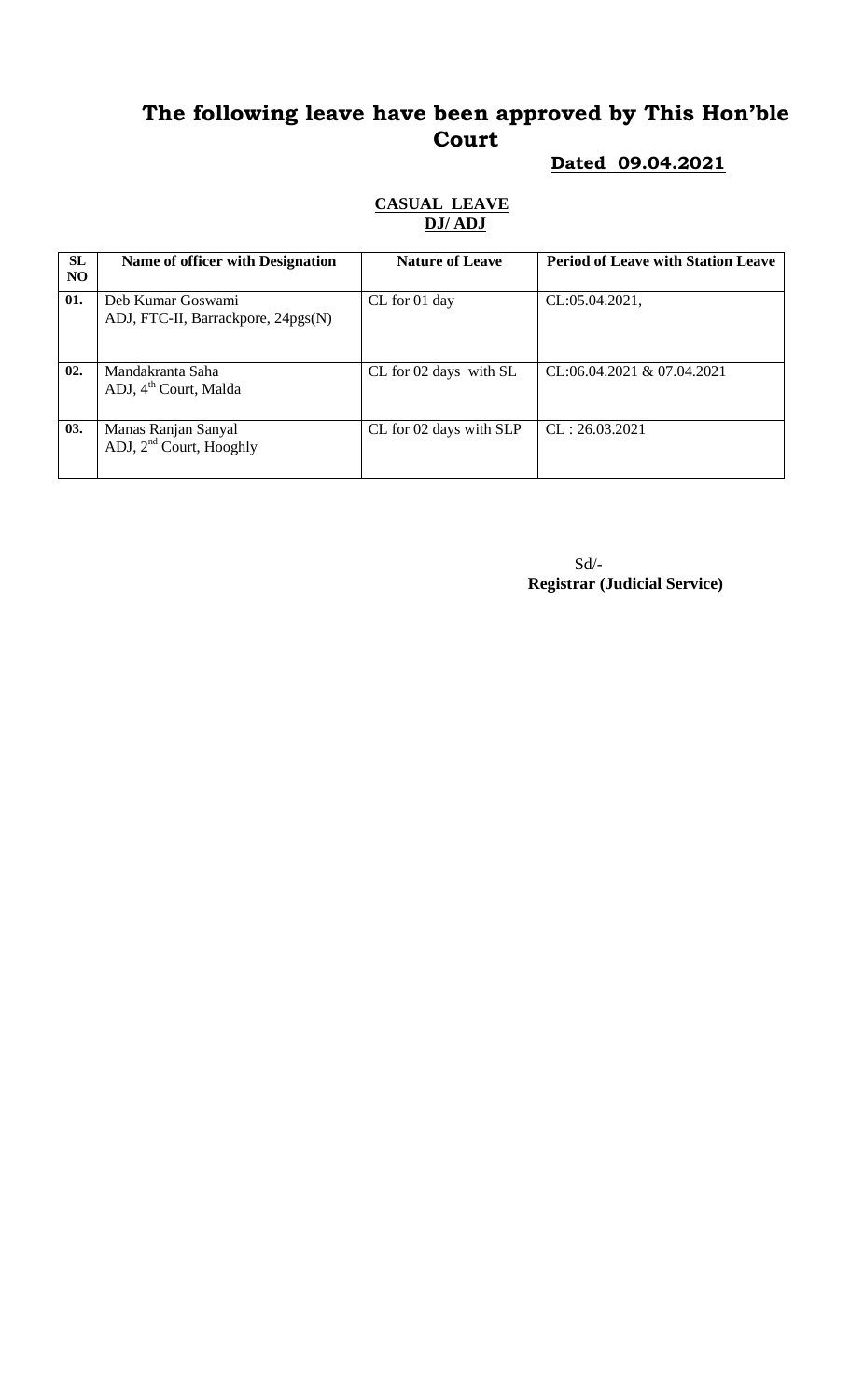### **Dated 09.04.2021**

| SL             | Name of officer with Designation          | <b>Nature of Leave</b> | <b>Period of Leave with Station Leave</b> |
|----------------|-------------------------------------------|------------------------|-------------------------------------------|
| N <sub>O</sub> |                                           |                        |                                           |
| 01.            | Chiranjib Bhattacharya                    | CL for 01 day with SL  | CL:16.04.2021                             |
|                | ADJ, $15^{th}$ Court, Alipore, 24 Pgs (s) |                        |                                           |
|                |                                           |                        | SL:13.04.2021(E)                          |
|                |                                           |                        | To $19.04.2021(M)$                        |
| 02.            | Santanu Mukhopadhyay                      | CL for 01 day with SL  | CL:12.04.2021                             |
|                | ADJ, $1st$ Court, Bongaon, 24pgs(N)       |                        |                                           |
|                |                                           |                        | SL:09.04.2021(E)                          |
|                |                                           |                        | To 13.04.2021(M)                          |
|                |                                           |                        |                                           |
|                |                                           |                        |                                           |
| 03.            | Shankar Mani Tripathi                     | CL for 02 days with SL | On 12.04.2021 & 13.04.2021                |
|                | ADJ & LRO, Tamluk, Purba                  |                        |                                           |
|                | Medinipur                                 |                        | SL:09.04.2021(E)                          |
|                |                                           |                        | To $16.04.2021(M)$                        |
|                |                                           |                        |                                           |
|                |                                           |                        |                                           |

#### **CASUAL LEAVE DJ/ ADJ**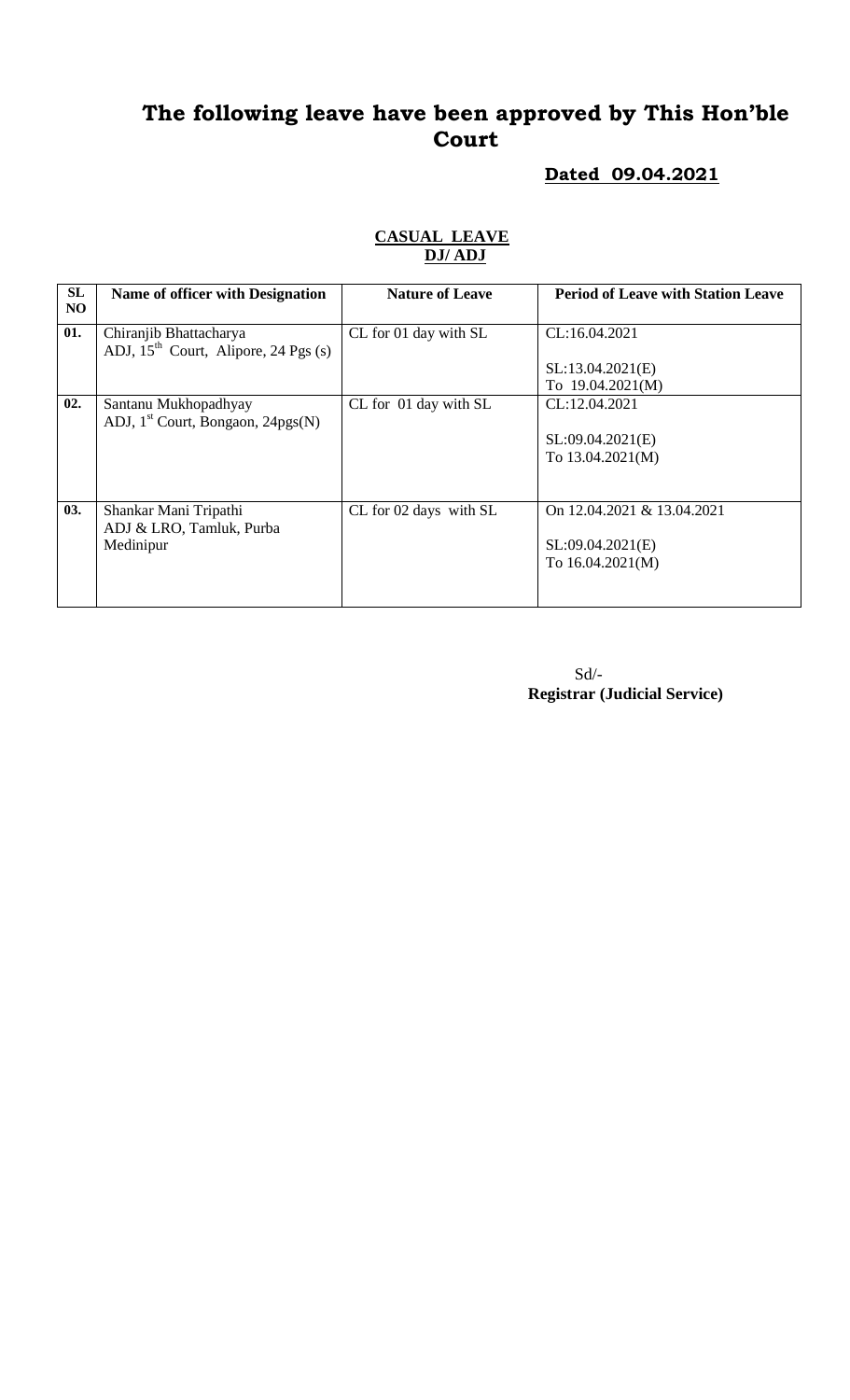#### **Dated 13.04.2021**

| <b>SL NO</b> | Name of officer with<br><b>Designation</b>                           | <b>Nature of Leave</b>            | <b>Period of Leave with Station Leave</b> |
|--------------|----------------------------------------------------------------------|-----------------------------------|-------------------------------------------|
| 01.          | Ajay Kumar Gupta<br>Judge, Bench XIII,<br>City Civil Court, Calcutta | CL for 01 day                     | On 06.04.2021                             |
| 02.          | Partha Pratim Chakraborty<br>DJ, Coochbehar                          | CL for 03 days                    | On 07.04.2021, 08.04.2021 & 09.04.2021    |
|              |                                                                      | Cancellation of CL for 03<br>days | CL:22.04.2021, 23.04.2021 & 26.04.2021    |

#### **CASUAL LEAVE DJ/ ADJ**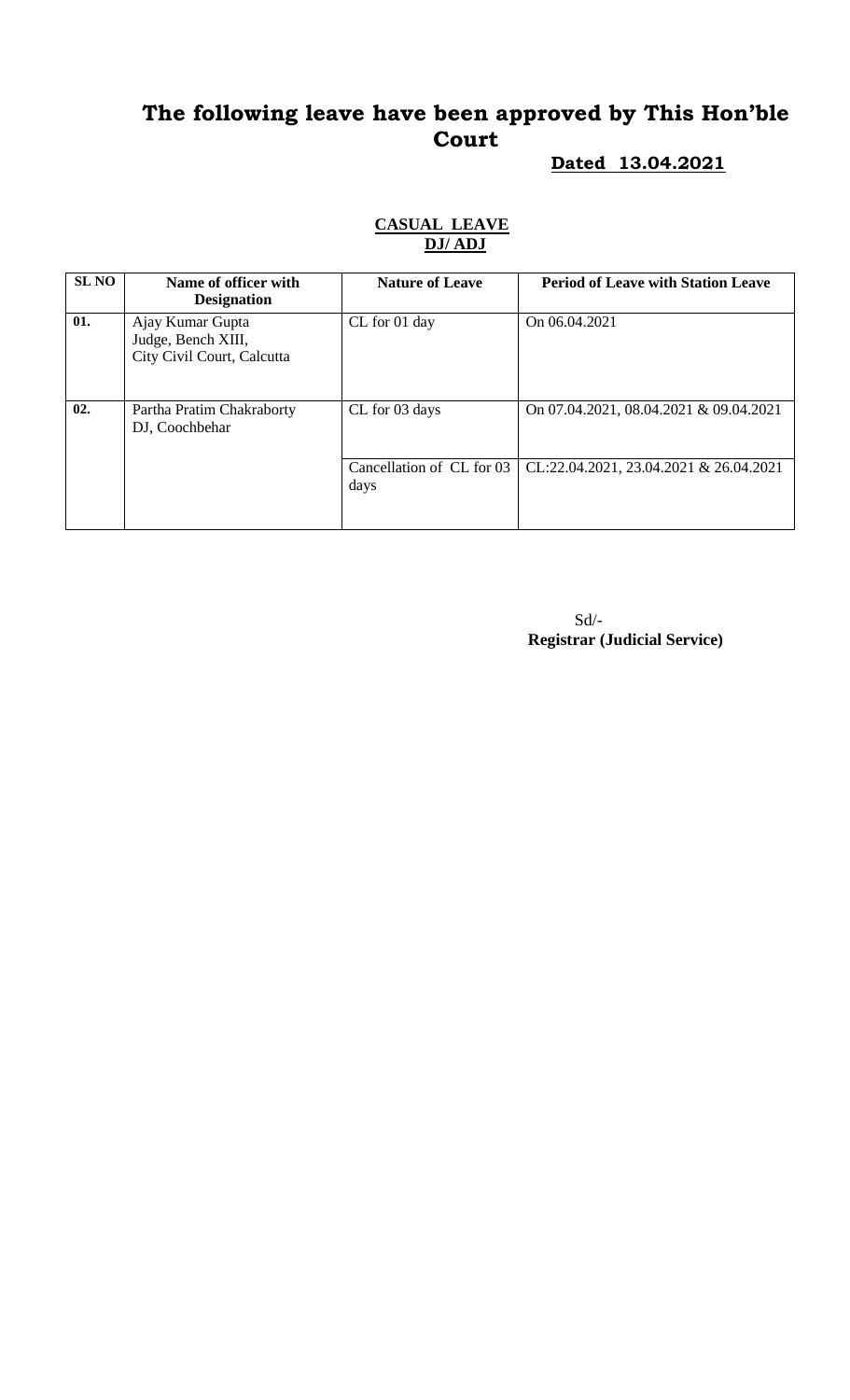#### **Dated 13.04.2021**

| SL  | Name of officer with Designation               | <b>Nature of Leave</b> | <b>Period of Leave with Station Leave</b> |
|-----|------------------------------------------------|------------------------|-------------------------------------------|
| NO  |                                                |                        |                                           |
| 01. | Suparna Ray                                    | <b>Station Leave</b>   | SL:13.04.2021(E)                          |
|     | ADJ, 2 <sup>nd</sup> Court, Balurghat, Dakshin |                        | To 16.04.2021(M)                          |
|     | Dinajpur                                       |                        |                                           |
|     |                                                |                        |                                           |
| 02. | Sudipta Bhattacharjee                          | <b>Station Leave</b>   | SL:13.04.2021(E)                          |
|     | ADJ, Rampurhat, Birbhum                        |                        | To 15.04.2021(E)                          |
|     |                                                |                        |                                           |
|     |                                                |                        |                                           |
| 03. | Subhrajit Basu                                 | CL for 01 day with SL  | On 16.04.2021                             |
|     | DJ, Birbhum at Suri                            |                        |                                           |
|     |                                                |                        |                                           |
| 04. | <b>Bimal Kanti Bera</b>                        | CL for 01 day with SL  | CL:13.04.2021                             |
|     | ADJ, 3 <sup>rd</sup> Court, Asansol, Paschim   |                        |                                           |
|     | Bardhaman                                      |                        | SL:12.04.2021(E)                          |
|     |                                                |                        | To 16.04.2021(M)                          |
| 05. | Ataur Rahman                                   | CL for 02 days with SL | On 16.04.2021 & 17.04.2021                |
|     | ADJ, Bishnupur, Bankura                        |                        |                                           |
|     |                                                |                        |                                           |
|     |                                                |                        | SL:13.04.2021(E)                          |
|     |                                                |                        | To 19.04.2021(M)                          |
| 06. | Arun Rai                                       | CL for 01 day with SL  | On 16.04.2021                             |
|     | ADJ, 2 <sup>nd</sup> Court Howrah              |                        |                                           |
|     |                                                |                        |                                           |
|     |                                                |                        | SL:13.04.2021(E)                          |
|     |                                                |                        | To 18.04.2021(E)                          |

#### **CASUAL LEAVE DJ/ ADJ**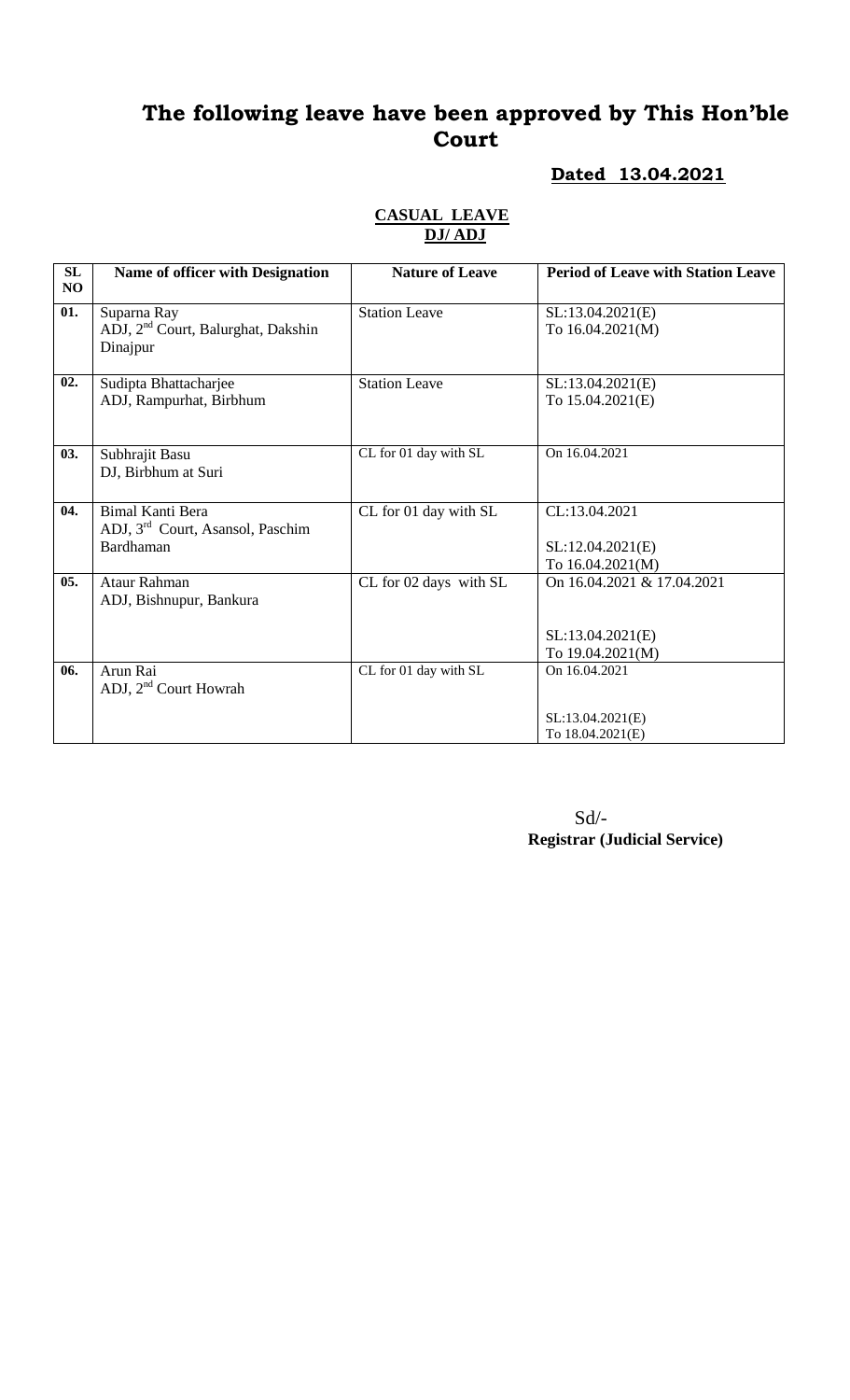### **Dated: 08.04.2021**

| SL  | Name of officer with Designation                                     | <b>Nature of Leave</b>        | <b>Period of Leave with Station Leave</b> |
|-----|----------------------------------------------------------------------|-------------------------------|-------------------------------------------|
| NO  |                                                                      |                               |                                           |
| 01. | Sri Madhumita Roy-I<br>ADJ, 3 <sup>rd</sup> Court, Krishnagar, Nadia | Commuted Leave for 07<br>days | From 26.03.2021 to 01.04.2021             |

### **DJ/ADJ**

### **ADJ, FTC/CJ(SD)**

| <b>SL</b><br>NO | Name of officer with Designation                             | <b>Nature of Leave</b>        | <b>Period of Leave with Station Leave</b> |
|-----------------|--------------------------------------------------------------|-------------------------------|-------------------------------------------|
| 02.             | Smt. Papiya Das<br>ADJ, FTC-2, Barasat, North 24<br>Parganas | Commuted Leave for 17<br>days | From 20.03.2021 to 05.04.2021             |

## **ACJM**

| <b>SL</b><br>N <sub>O</sub> | Name of officer with Designation        | <b>Nature of Leave</b>        | <b>Period of Leave with Station Leave</b>                  |
|-----------------------------|-----------------------------------------|-------------------------------|------------------------------------------------------------|
| 03.                         | Sri Barun Roy,<br>ACJM, Ghatal, Paschim | Commuted Leave for 13<br>days | From 22.02.2020 to 05.03.2020                              |
|                             | Medinipur                               |                               | Commuted Leave for 23 days   From 27.06.2020 to 19.07.2020 |

### **JM**

| SL<br>N <sub>O</sub> | Name of officer with Designation                                   | <b>Nature of Leave</b>        | <b>Period of Leave with Station Leave</b> |
|----------------------|--------------------------------------------------------------------|-------------------------------|-------------------------------------------|
| 04.                  | Smt. Ranjani Kashyap<br>JM, 4 <sup>th</sup> Court, Purba Bardhaman | Commuted Leave for 04<br>days | From 23.03.2021 to 26.03.2021             |
| 05.                  | Smt. Sharmistha Ghosh<br>MM, 16 <sup>th</sup> Court, Calcutta      | Commuted Leave for 07<br>days | From 30.03.2021 to 05.04.2021             |
| 06.                  | Sri Shrinivas Prasad Shah<br>MM, 15 <sup>th</sup> Court, Calcutta  | Commuted Leave for 06 days    | From 29.03.2021 to 03.04.2021             |

## **CJ(JD)**

| SL<br>NO | Name of officer with Designation                                                   | <b>Nature of Leave</b>     | <b>Period of Leave with Station Leave</b> |
|----------|------------------------------------------------------------------------------------|----------------------------|-------------------------------------------|
| 07.      | Smt. Shukti Tapaswi<br>$CJ(JD)$ , 1 <sup>st</sup> Court, Chandernagore,<br>Hooghly | Commuted Leave for 02 days | From 25.03.2021 to 26.03.2021             |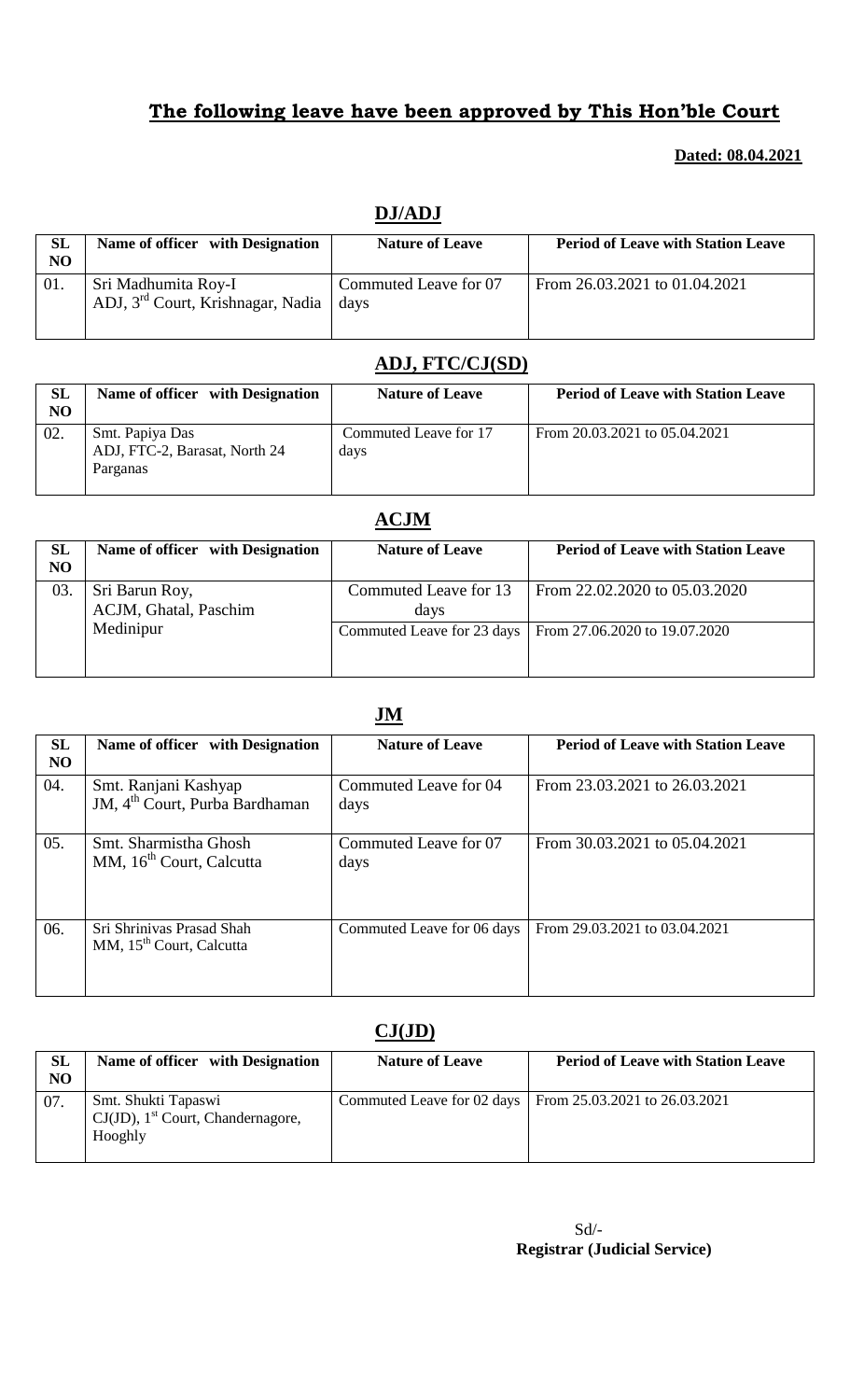#### **Dated: 08.04.2021**

### **ADJ, FTC/ CJ(SD)**

| SL<br>NO | Name of officer with<br><b>Designation</b>                                             | <b>Nature of Leave</b>          | <b>Period of Leave with Station Leave</b> |
|----------|----------------------------------------------------------------------------------------|---------------------------------|-------------------------------------------|
| 01.      | Smt. Suparna Ray-II<br>$CJ(SD)$ , 3 <sup>rd</sup> Court, Alipore,<br>South 24 Parganas | Child Care Leave for 19<br>days | From 26.04.2021 to 14.05.2021             |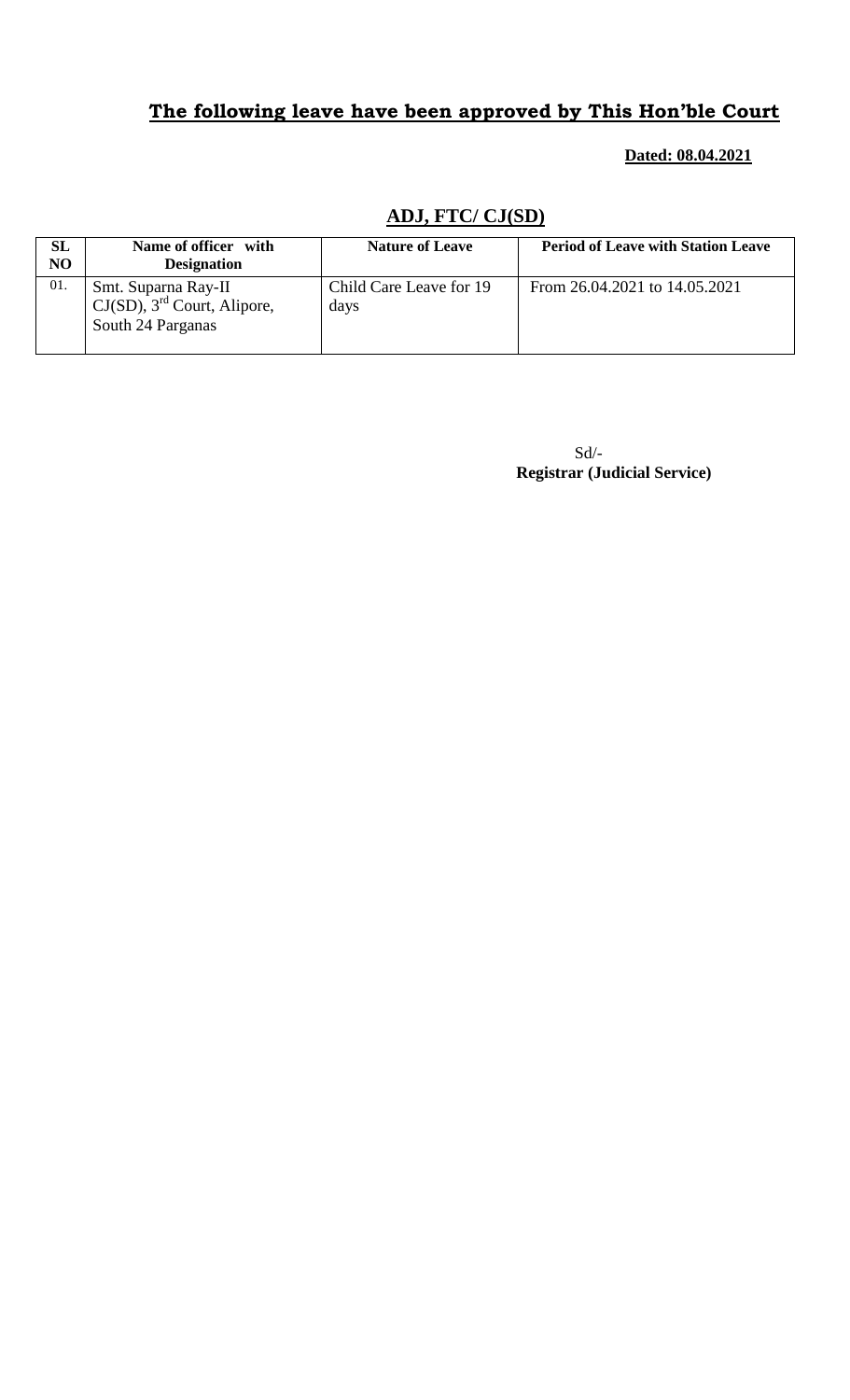#### **Dated: 09.04.2021**

| SL<br>N <sub>O</sub> | Name of officer with<br><b>Designation</b>                                         | <b>Nature of Leave</b>                        | <b>Period of Leave with Station Leave</b> |
|----------------------|------------------------------------------------------------------------------------|-----------------------------------------------|-------------------------------------------|
| 01.                  | Sri Sourav Bhattacharya, Judge,<br>Commercial Court, Asansol,<br>Paschim Bardhaman | Paternity cum child care<br>leave for 11 days | From 05.05.2021 to 15.05.2021             |
| 02.                  | Sri Ajay Kumar Gupta, Judge,<br>Bench-XIII, City Civil Court,<br>Calcutta          | Earned Leave for 08 days                      | From 23.04.2021 to 30.04.2021             |

### **DJ/ADJ**

### **ADJ, FTC/CJ(SD)**

| SL<br>N <sub>O</sub> | Name of officer with<br><b>Designation</b>                       | <b>Nature of Leave</b> | <b>Period of Leave with Station Leave</b>                      |
|----------------------|------------------------------------------------------------------|------------------------|----------------------------------------------------------------|
| 03.                  | Smt. Suparna Bandyopadhyay<br>ADJ, FTC-I, Alipurduar, Jalpaiguri | CCL for 15 days        | From 16.04.2021 to 30.04.2021<br>SLp: 16.04.2021 to 30.04.2021 |

#### **JM**

| SL<br>NO | Name of officer<br>with Designation                       | <b>Nature of Leave</b> | <b>Period of Leave with Station Leave</b>                              |
|----------|-----------------------------------------------------------|------------------------|------------------------------------------------------------------------|
| 04.      | Smt. Himanshi<br>JM, $1st$ Court,<br>Siliguri, Darjeeling | CCL for 37 days        | From 01.04.2021 to 07.05.2021<br>SLP: 31.03.2021 (E) to 10.05.2021 (M) |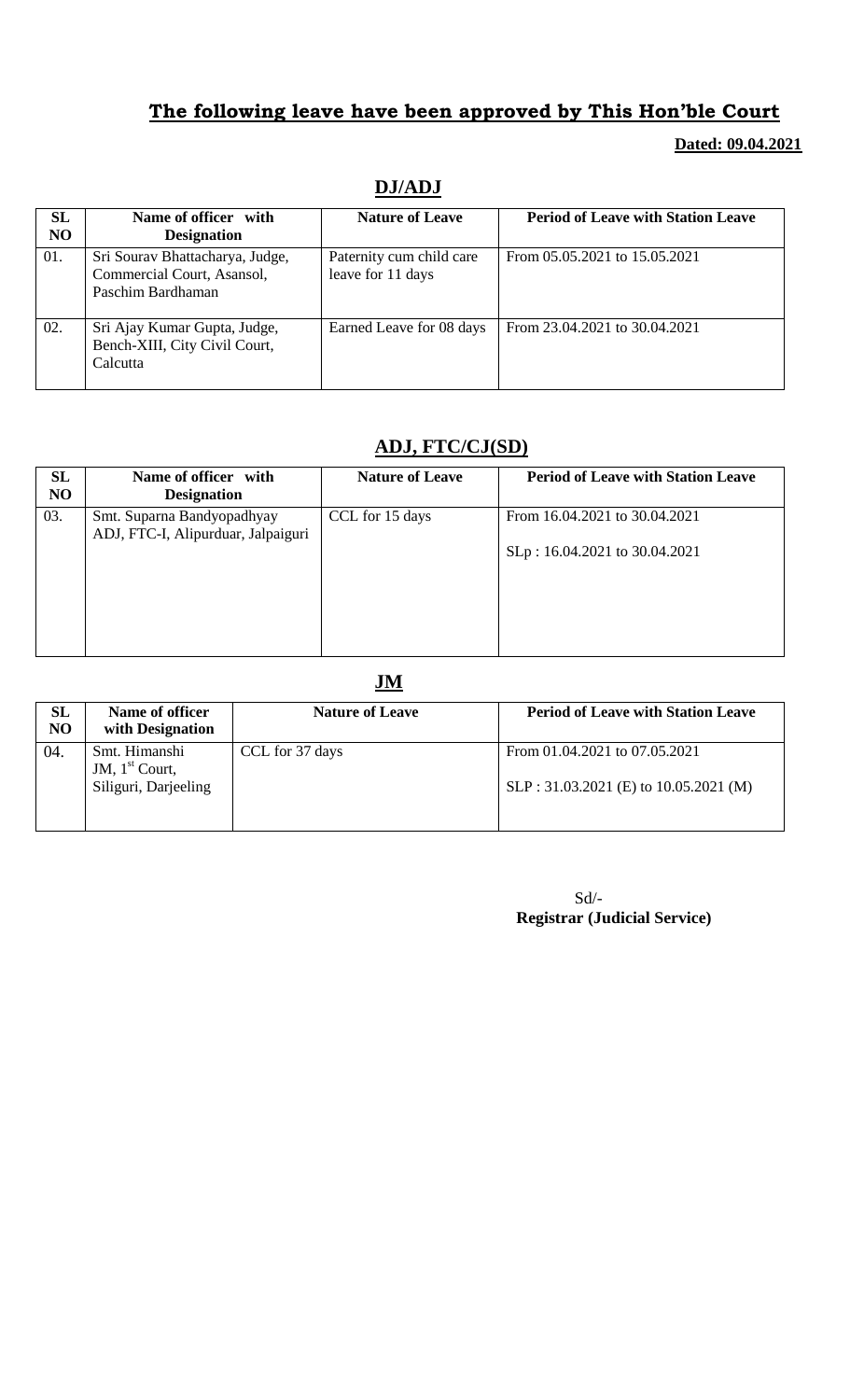#### **Dated: 09.04.2021**

| SL  | Name of officer with                                                           | <b>Nature of Leave</b>        | <b>Period of Leave with Station Leave</b> |
|-----|--------------------------------------------------------------------------------|-------------------------------|-------------------------------------------|
| NO  | <b>Designation</b>                                                             |                               |                                           |
| 01. | Sri Srikumar Goswami<br>Judge, Commercial Court,<br>Alipore, South 24 Parganas | Commuted Leave for 03<br>days | From 22.02.2021 to 24.02.2021             |

### **DJ/ADJ**

### **ADJ, FTC/CJ(SD)**

| SL<br><b>NO</b> | Name of officer with<br><b>Designation</b>                                            | <b>Nature of Leave</b>                          | <b>Period of Leave with Station Leave</b> |
|-----------------|---------------------------------------------------------------------------------------|-------------------------------------------------|-------------------------------------------|
| 02.             | Sri Animesh Ghosh<br>$CJ(SD)$ , 10 <sup>th</sup> Court, Alipore,<br>South 24 Parganas | <b>Extension of Earned</b><br>Leave for 10 days | From 17.03.2021 to 26.03.2021             |

### **CJ(JD)**

| SL<br>N <sub>O</sub> | Name of officer with<br><b>Designation</b>       | <b>Nature of Leave</b>        | <b>Period of Leave with Station Leave</b> |
|----------------------|--------------------------------------------------|-------------------------------|-------------------------------------------|
| 03.                  | Ms. Disha Barai, CJ(JD), $2nd$<br>Court, Purulia | Commuted Leave for 02<br>days | From 16.03.2021 to 17.03.2021             |